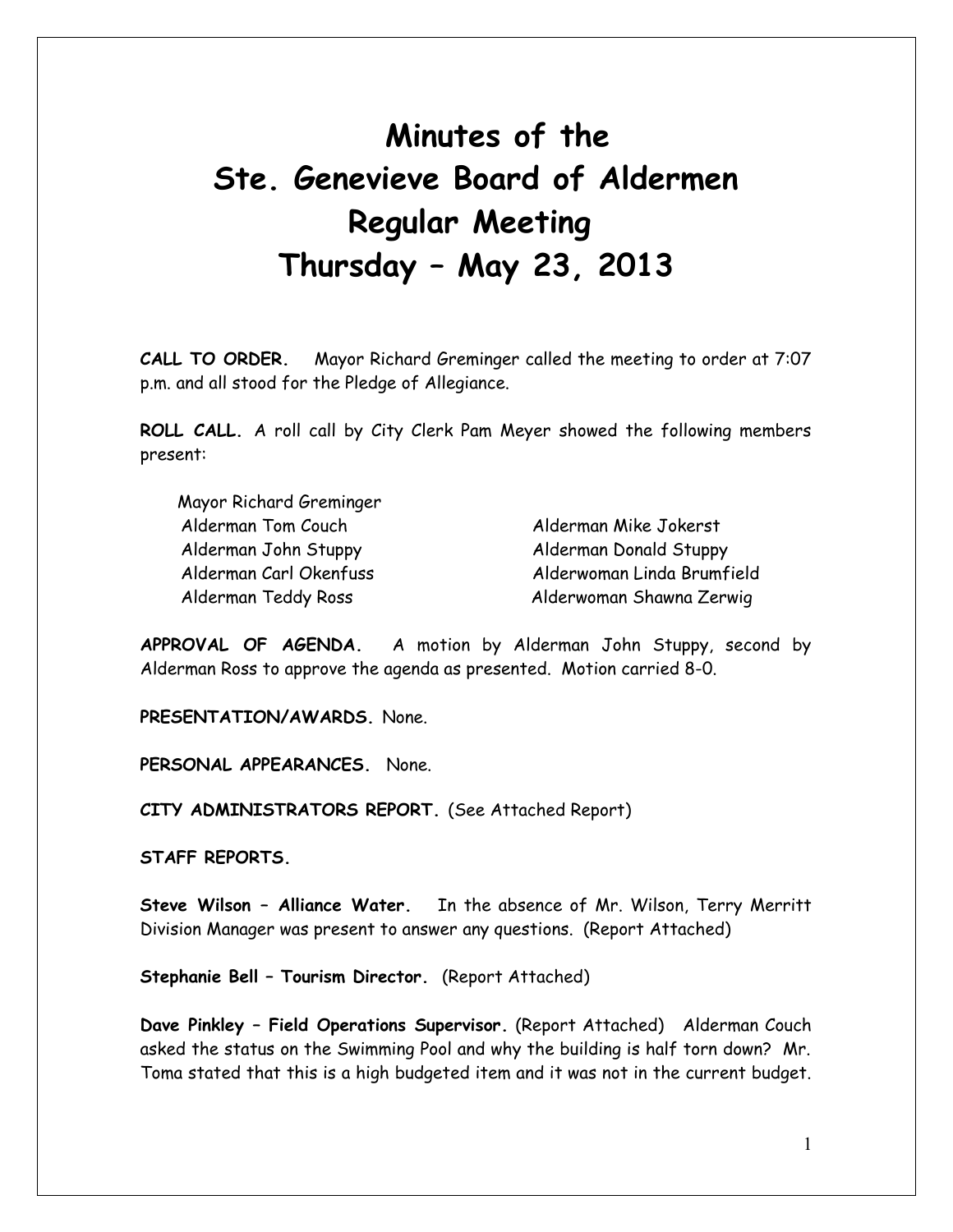It will be brought before the Board of Aldermen for consideration in the 2013-14 budget process.

**Mick Schwent – Fire Chief** (Report Attached)

**Eric Bennett – Police Chief** (Report Attached)

#### **COMMITTEE REPORTS.**

Alderman Couch reported on the Chamber of Commerce meeting.

Alderwoman Brumfield reported that the Band Grant Committee had met and they had two grants that they reviewed.

#### **CONSENT AGENDA.**

**Minutes - Board of Aldermen - Regular Meeting – May 9, 2013.** A motion by Alderman Okenfuss, second by Alderwoman Zerwig to approve the minutes of the May 9, 2013 Regular Board of Aldermen Meeting. Motion carried 8-0.

**Financial Report – April 2013.** A motion by Alderman Okenfuss, second by Alderman Jokerst to approve the Financial Report for April 2013. Motion carried 8-0.

#### **OLD BUSINESS**

**BILL NO. 3923. AN ORDINANCE APPROVING CHANGE ORDER #2 IN THE AMOUNT OF \$ 5,473.00 AND A FINAL CONTRACT AMOUNT OF \$173,674.00 ON THE CONTRACT WITH C E CONTRACTING, INC. OF STE. GENEVIEVE, MISSOURI FOR THE STE. GENEVIEVE SAFE ROUTES TO SCHOOL PROJECT. 2nd READING.** A motion by Alderman Jokerst, second by Alderman Couch, Bill No. 3923 was placed on its second and final reading, read by title only, considered and passed by a roll call vote as follows: Ayes: Alderman Couch, Alderman John Stuppy, Alderman Jokerst, Alderwoman Zerwig, Alderman Donald Stuppy, Alderman Okenfuss, Alderwoman Brumfield, and Alderman Ross. Nays: None Motion carried 8-0. Thereupon Bill No. 3923 was declared Ordinance No. 3864 signed by the Mayor and attested by the City Clerk.

#### **NEW BUSINESS. None.**